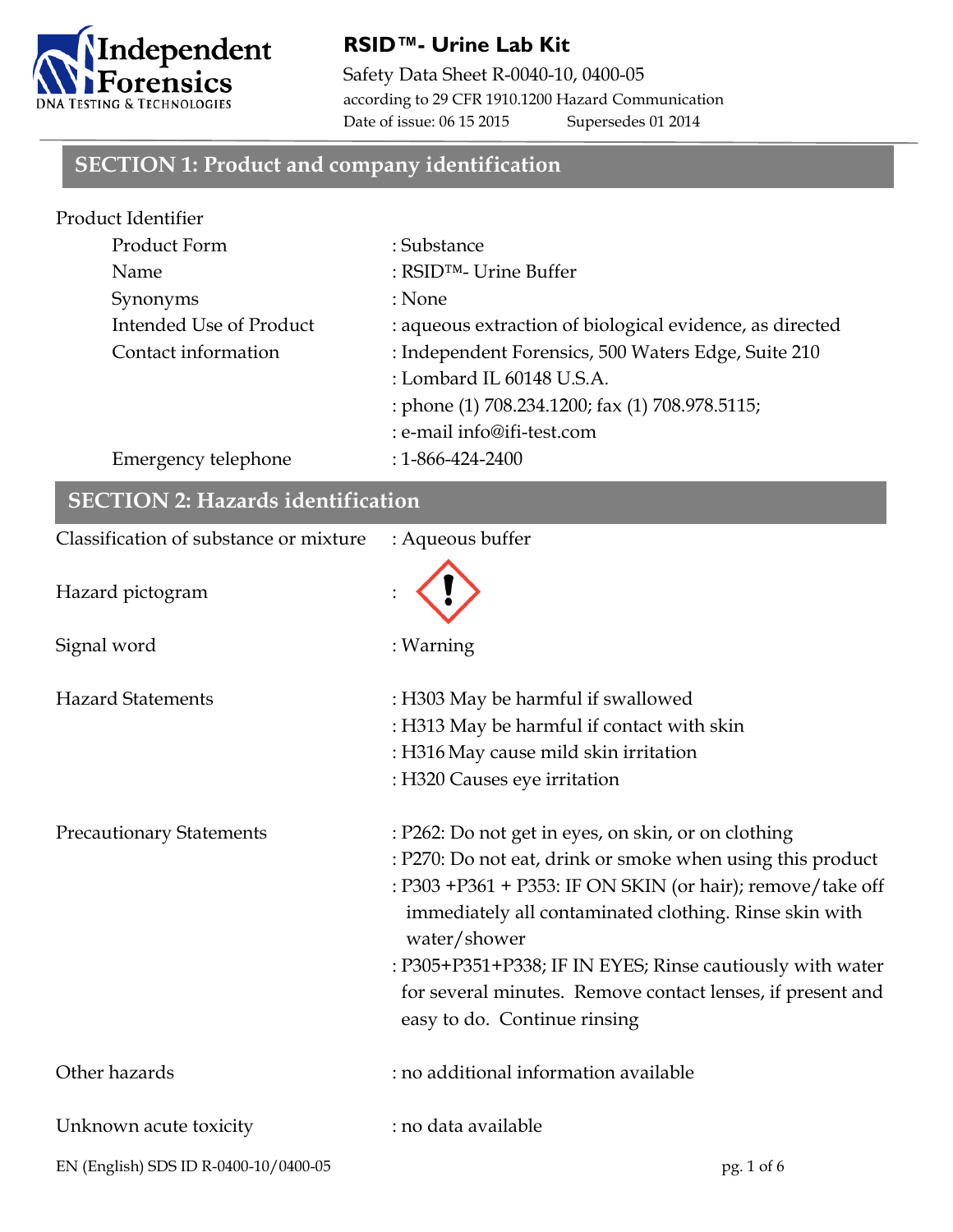## **SECTION 3: Composition / Information on Ingredients**

#### Substances

CAS No : 7647-14-5; 7447-40-7; 9005-64-5; 26628-22-8; 9048-46-8, 77-86-1 : Sodium chloride; Potassium chloride; Tween-20; Sodium azide; BSA fraction V, Tris 0.02%sodium azide

## **SECTION 4: First aid measures**

| Description of first aid measures                           |                                                                                                              |  |
|-------------------------------------------------------------|--------------------------------------------------------------------------------------------------------------|--|
| First aid measures general                                  | : Remove contaminated clothing, flush area with water                                                        |  |
| First aid measures after skin contact                       | : Remove contaminated clothing, flush area with water                                                        |  |
| First aid measures after eye contact                        | : Rinse cautiously with water for several minutes, remove<br>contacts if convenient, continue water flushing |  |
| First aid measures after ingestion                          | : Rinse mouth, DO NOT INDUCE VOMITING                                                                        |  |
| Most important symptoms and effects, both acute and delayed |                                                                                                              |  |
| Symptoms/injuries after eye contact                         | : Eye irritation                                                                                             |  |
| Symptons/injuries after skin contact                        | : Skin irritation                                                                                            |  |
| Symptoms/injuries after ingestion                           | : Ingestion may cause nausea, vomiting and diarrhea                                                          |  |

## **SECTION 5: Fire-fighting measures**

| Extinguishing media                                           | : Carbon dioxide, Dry chemical, Water spray or fog |
|---------------------------------------------------------------|----------------------------------------------------|
| Special hazards arising from substance : No reactivity hazard |                                                    |
| Fire hazard                                                   | : No significant fire hazard                       |
| Explosion hazard                                              | : No significant explosion hazard                  |
| Reactivity                                                    | : No significant reactivity                        |
| Advice for fire-fighters                                      | : Exercise caution when fighting any fire          |
| Protection during fire-fighting                               | : Fire-fighters should wear full protective gear.  |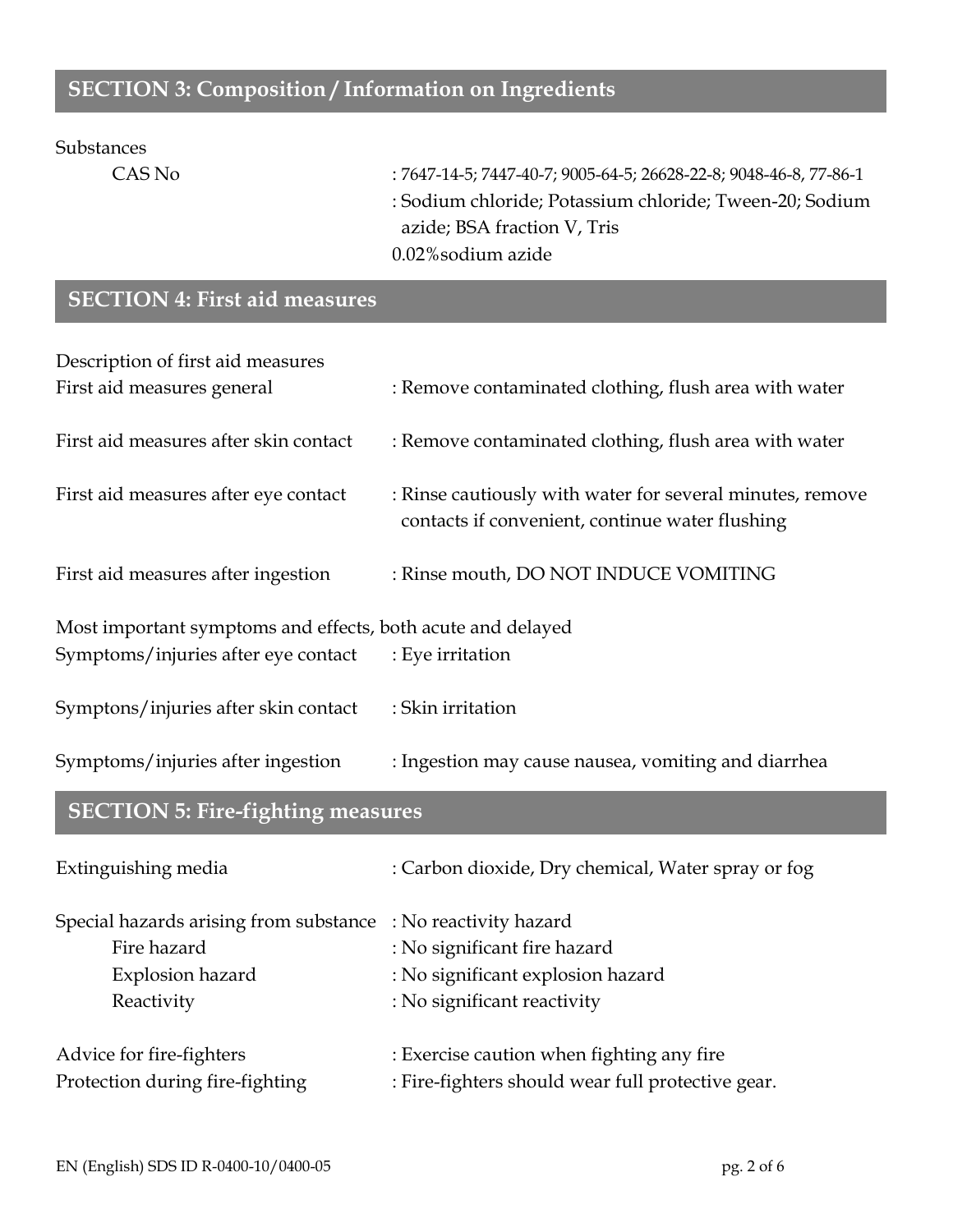# **SECTION 6: Accidental release measures**

Personal precautions, protective equipment and emergency procedures

| General measures                                                  | : Use personal protective equipment (PPE). Handle with<br>good laboratory hygiene and safety practice. Area should<br>be equipped with shower and eye-wash station |
|-------------------------------------------------------------------|--------------------------------------------------------------------------------------------------------------------------------------------------------------------|
| For non-emergency personnel<br><b>Emergency procedures</b>        | : Use appropriate personal protective equipment (PPE)<br>: Evacuate unnecessary personnel                                                                          |
| For emergency responders<br><b>Emergency procedures</b>           | : Use appropriate personal protective equipment (PPE)<br>: Flush area with water                                                                                   |
| <b>Environmental precautions</b>                                  | : Clean up spills immediately. Prevent entry to sewers and<br>public waters                                                                                        |
| Methods for material containment and clean up                     |                                                                                                                                                                    |
| For containment                                                   | : Absorb and/or contain spill with inert material, place in<br>suitable container                                                                                  |
| Methods for cleaning up                                           | : Clean up spills immediately and dispose of waste safely                                                                                                          |
| <b>SECTION 7: Handling and storage</b>                            |                                                                                                                                                                    |
| Precautions for safe handling<br>Additional hazards when handling | : None                                                                                                                                                             |
| Precautions for safe handling                                     | : Avoid contact with skin, eyes or hair. Use personal<br>protective equipment (gloves) when handling                                                               |
| Hygiene measures                                                  | : Handle in accordance with good industrial<br>hygiene and safety procedures. Wash hands and other<br>exposed areas with mild soap and water                       |
| Conditions for safe storage, including any incompatibilities      |                                                                                                                                                                    |
| <b>Technical measures</b>                                         | : No special measures                                                                                                                                              |
| Storage conditions                                                | : 2-8°C storage is recommended. Keep container closed<br>when not in use                                                                                           |
| Incompatible products                                             | : None                                                                                                                                                             |
| Incompatible materials                                            | : None                                                                                                                                                             |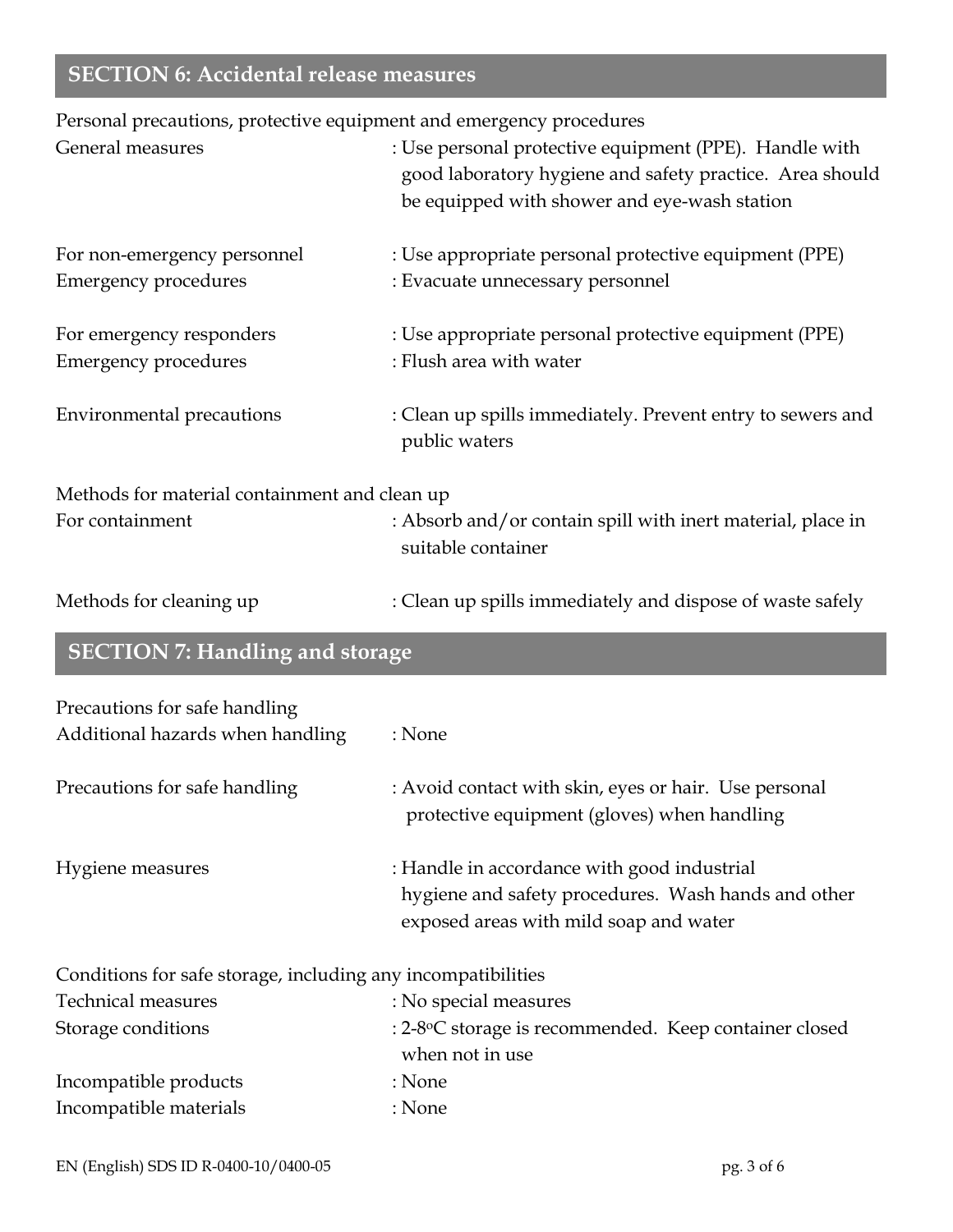# **SECTION 8: Exposure controls / Personal protection**

| <b>Control Parameters</b>     |                                                      |
|-------------------------------|------------------------------------------------------|
| Sodium azide CAS 26628-22-8   | : ACGIH Threshold limit value 0.29 mg/m <sup>3</sup> |
| <b>Exposure Controls</b>      | : Adequate ventilation                               |
| Personal protective equipment | : Protective eyewear, gloves                         |
| Hand protection               | : chemically resistant gloves                        |
| Eye protection                | : safety eyewear                                     |
| Skin and body protection      | : laboratory coat                                    |
| Other information             | : when using do not eat, drink or smoke              |

# **SECTION 9: Physical and chemical properties**

Information on basic physical and chemical properties

| Physical state                  | : liquid                           |
|---------------------------------|------------------------------------|
| Appearance                      | : clear liquid                     |
| Color                           | : colorless                        |
| Odour                           | : none                             |
| Odour threshold                 | : no data available                |
| pH                              | : neutral                          |
| Relative evaporation            | : no data available                |
| Melting point                   | : $275^{\circ}$ C                  |
| Solubility                      | : soluble in water                 |
| Initial boiling point range     | : aqueous solution, $100\degree$ C |
| Flash point                     | : no data available                |
| Evaporation rate                | : no data available                |
| Flammability                    | : no data available                |
| Vapour pressure                 | : no data available                |
| Relative vapour density at 20°C | : no data available                |
| Density                         | : 1.85 g/cm <sup>3</sup>           |
| Solubility                      | : very soluble                     |
| Log Pow                         | : no data available                |
| log Kow                         | : no data available                |
| Viscosity                       | : no data available                |
| <b>Explosive properties</b>     | : no data available                |
| Molecular formula               | $:$ N3Na                           |
| Molecular weight                | : 65.01 gr/mole                    |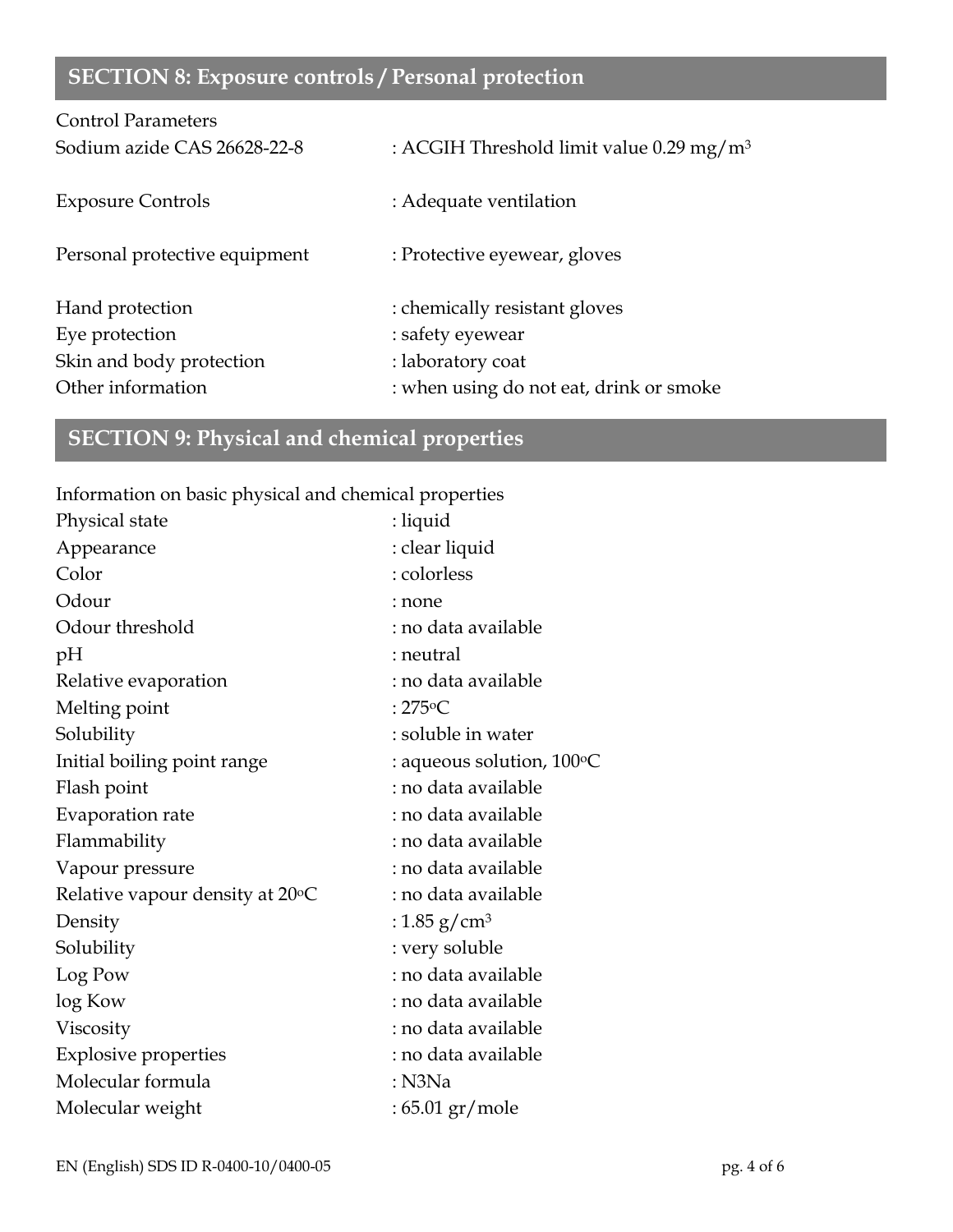## **SECTION 10: Stability and reactivity**

Reactivity : Contact with acid liberates gas

Chemical Stability : Stable : Stable

Possibility of hazardous reactions : acids, metals, acid chlorides

## **SECTION 11: Toxicological information**

#### LD50/LC50:

| CAS# 26628-22-8:  |                                         |
|-------------------|-----------------------------------------|
| Inhalation, mouse | : LC50 = 32400 $\mu$ g/m <sup>3</sup> ; |
| Inhalation, rat   | : LC50 = 37 mg/m <sup>3</sup> ;         |
| Oral, mouse       | : LD50 = 27 mg/kg;                      |
| Oral, rat         | : LD50 = 27 mg/kg;                      |
| Skin, rabbit      | : LD50 = $20 \text{ mg/kg}$ ;           |
| Skin, rat         | : LD50 = 50 mg/kg;                      |
|                   |                                         |

| Skin corrosion/irritation                                   | : irritant       |
|-------------------------------------------------------------|------------------|
| Eye corrosion/irritation                                    | : irritant       |
| Respiratory or skin sensitization                           | : irritant       |
| Germ cell mutagenicity                                      | : not classified |
| Carcinogenicity                                             | : not classified |
| Reproductive toxicity                                       | : not classified |
| Specific organ toxicity (single exposure) : not classified  |                  |
| Specific organ toxicity (repeated exposure): not classified |                  |
|                                                             |                  |

## **SECTION 12: Ecological information (non-mandatory)**

| Toxicity                      |                                                               |  |
|-------------------------------|---------------------------------------------------------------|--|
| Fish                          | : Rainbow trout: LC50 = $0.8$ -1.6 mg/L; 96 Hr.; 13 °C        |  |
| Fish                          | : Bluegill/Sunfish: LC50 = 0.7-0.8 mg/L; 96 Hr.; 18 $\circ$ C |  |
| Persistence and degradability | : no information available                                    |  |
| Bioaccumulative potential     | : no information available                                    |  |
| Mobility in soil              | : no information available                                    |  |